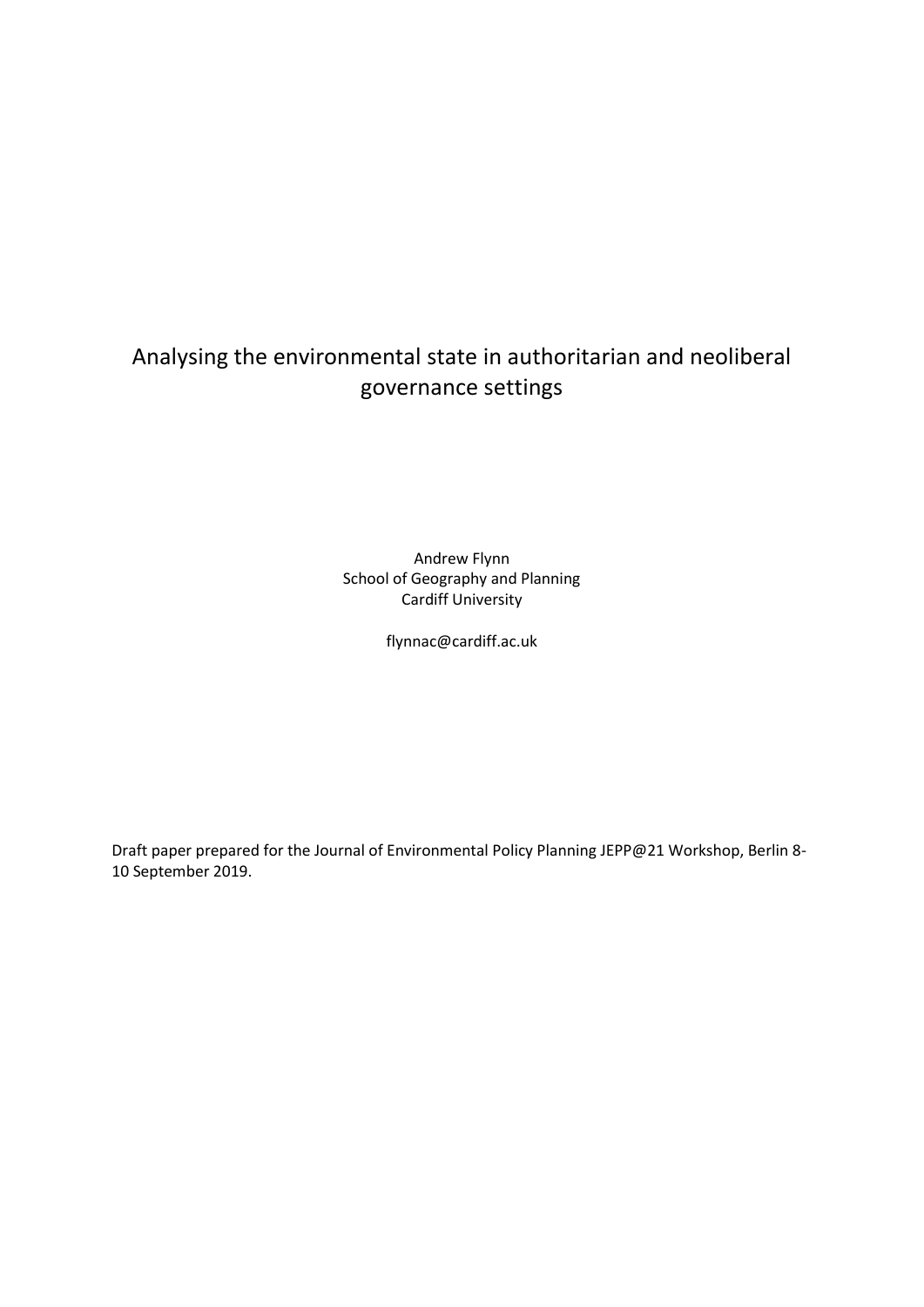# **Analysing the environmental state in authoritarian and neoliberal governance settings**

# **Introduction**

By the 1990s, a near-consensus on environmental governance emerged in Western policymaking circles for a sharp turn away from past patterns of regulation toward the theoretically greater efficiency and lower cost of environmental taxes, tradeable emission permits, and other market incentives. Another voluntary instrument is a standard (discussed further below). Moves towards neoliberalism have been given further impetus since the financial crisis of 2008. As several commentators have argued (e.g. Harvey 2011; Peck et al. 2012), governmental responses to the challenges of environmental governance have been profoundly neoliberal and an ongoing process of further withdrawing of state responsibilities and commitment to markets to deliver public policies (Peck and Tickell, 2002). Environmental organisations too have been caught up in in promoting market-based environmentalism (Apostolopoulou et al., 2014, 491). However, as Heynen et al., (2007, 158) suggest: "Our understanding of how 'market rule' is implicated in contemporary patterns of socio-spatial and society/nature transformation remains seriously incomplete." To begin to cast some light on how governance and nature relations may be changing this paper how key actors - the local state, NGOs and the corporate sector - begin to construct an economicenvironmental problem and the solutions that follow. Adopting a multi-actor and multi-space approach enables a more nuanced approach to emerge of the ways in which the environment is being thought about and of the challenges to environmental protection at a time when neoliberal thinking is so prevalent.

To provide both spatial and actor breadth to the analysis, the three case studies are:

• The local state in Dongguan China

**Table 1 Actors and policy problems**

- An American-based NGO, Global Footprint Network (GFN)
- Corporate actors in Europe and especially the UK.

The case studies are summarised in Table 1 below.

|  |  | rapic + rictors and policy propicing |  |
|--|--|--------------------------------------|--|
|  |  |                                      |  |
|  |  |                                      |  |
|  |  |                                      |  |

| <b>Actor</b>     | Policy problem      | <b>Solution</b>         | <b>Conception of nature</b> |  |
|------------------|---------------------|-------------------------|-----------------------------|--|
| Local state      | Economic decline,   | Restructuring of local  | Market opportunity          |  |
|                  | severe pollution    | environmental state     |                             |  |
| Environmental    | Legitimating a tool | Produce a standard      | Valued and to be            |  |
| <b>NGO</b>       | for environmental   |                         | protected                   |  |
|                  | measurement         |                         |                             |  |
| Corporate sector | Move from linear    | Develop markets for     | Resources have an           |  |
|                  | waste economy to    | materials and encourage | economic value              |  |
|                  | circular economy    | the flow of materials   |                             |  |

For each case study, the paper presents an explanation of how actors shaped a policy problem, the solution that was implemented and then explores what this means for our understanding of the environment. Before that, though, there is a brief account of neoliberalism and why it underpins the three case studies.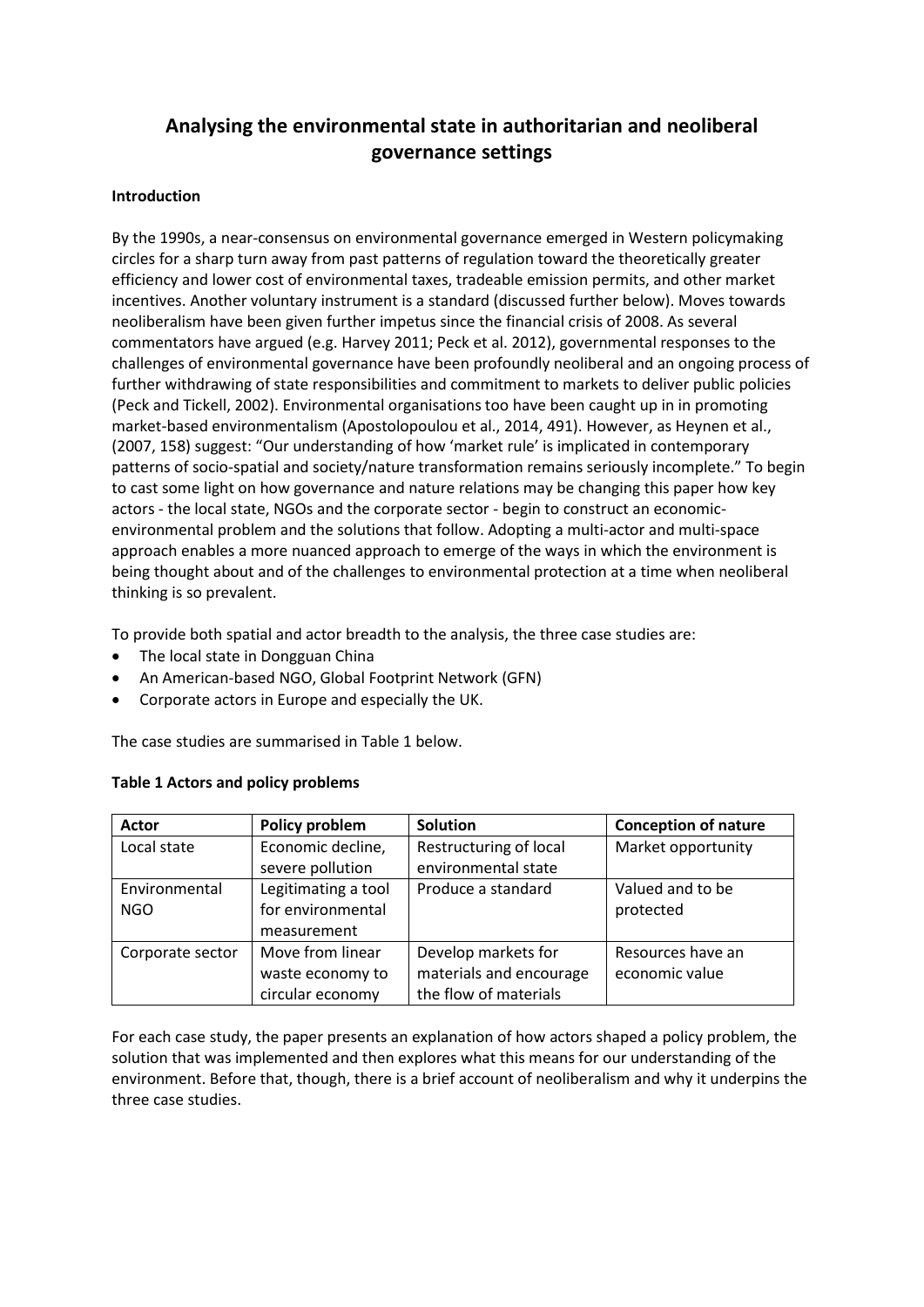#### **Neoliberalism and environmental governance**

Neoliberalism is problematical for environmental governance (cf. Pellizzoni, 2011, Loconto, 2017). In terms of the role of the state - within an analysis of neoliberal approaches to governance environmental policy has traditionally been dominated by governmental activities. With the prior "command and control" laws and regulations, polluters were simply told to stop what they were doing and were typically fined, but enforcement was costly (Ackerman and Gallagher, 2000). The result was that, by the late 1990s, there was a much closer alliance of public and private interests in terms of environmental regulation which was closely linked to the extremely influential international development institutions who were promoting the 'Washington Consensus'.

During the last two decades, Western states have mobilized a range of political strategies intended to stabilize, manage, and redirect conservation patterns to align them to capitalist interests. Especially since the financial crisis of 2008, governmental responses have been profoundly neoliberal (Harvey, 2011; Peck et al., 2012) repudiating pre- and post-crisis analyses with researchers arguing either that 'hard' neoliberalism belongs to the past (McCarthy and Prudham 2004; Hoffman et al. 2006) or that 'postneoliberalism' will soon emerge (Raco 2012). Post-crisis responses shed light on the decisive role of rescaling governance upwards, downwards, and outwards in promoting and facilitating not only market environmentalism but also the opening of protected natures to exploitation without any 'green' argumentation (Apostolopoulou and Adams, 2014).

The ongoing deepening of neoliberalism is accompanied by a broadening that draws in new economic, social and environmental actors, such as NGOs, and new forms of knowledge. This, in turn, enhances the legitimacy of neoliberalism since it draws together a variety of societal interests, as well as quasi state actors, and so encourages further rounds of deepening. In this context, there is a paradoxical effect whereby the deeper neoliberalism is adhered to, the greater the potential challenge from within. Challenges to the apparent hegemony of neoliberalism include a range of countervailing forces from populism to actors working outside of established political channels, e.g. the Occupy Movement.

Within neoliberal environmental governance, new policy spaces are being opened up whilst others are being closed down. This activity provides various opportunities for a range of socio-economic actors. For example, economic elites continue to enjoy access to state bodies, but for NGOs whilst consultative opportunities abound, they find it more difficult to shape policy. One reason is that key levers of government activity have been moved from environmental agencies to financial bodies, e.g. the UK's landfill tax is controlled by the Treasury. In the context of NEG, power and legitimacy are continually in danger of ebbing away from NGOs as more powerful actors seek to control the public policy agenda, and thus to shape perceptions of nature.

These observations matter for the three case studies but in rather different ways. As an authoritarian state, neoliberalism in China plays out in distinct ways. The web of relationships between state and economic actors from national to local level mean that the state has a much more prominent role to play in market relations and must be the focus of scrutiny. For an environmental NGO, like GFN, there is a challenge to have their voice heard by governments and civil society. One way of trying to increase their influence with governments is to adopt a standard, one of the key tools of neoliberalism. Meanwhile, for corporate actors seeking to shape the notion of a Circular Economy (CE), standards become an important means by which to ensure the monetise the flow of materials and to upscale a CE.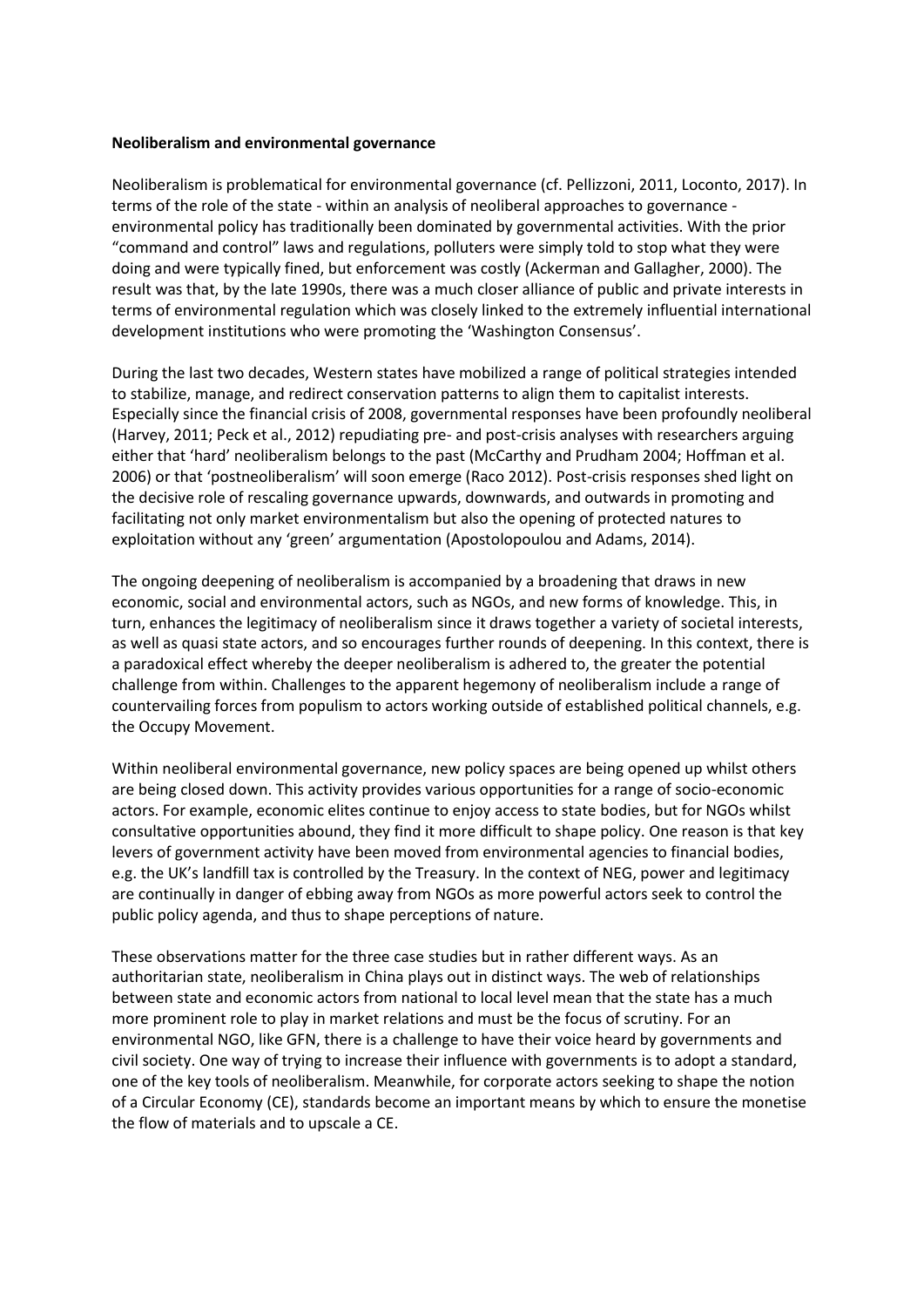#### **Restructuring the environmental state in Dongguan**

The persistence of state authoritarianism, party-state governance and pro-growth pragmatism are central to interpreting current developments in China, and especially how it is linked to economic growth agendas (Cartier, 2015; Lee et al., 2012; Knight 2014). Equally important is to understand how local states may seek to resolve or displace the tension between their economic development strategies and environmental protection. Dongguan is part of a nationally important economic area, the Pearl River Delta. It is in Guangdong Province and has two other major cities nearby, Shenzhen and Guangzhou. Dongguan used to be mainly reliant on agricultural production. It was noted for its rice, fruits and fishes. It was one of the earliest cities to take advantage of China's Open Door policy and quickly grew into an industrial centre. Dongguan benefited from its proximity to Hong Kong and local political elites who were willing to attract FDI to further boost the local economy (Shan and Tsai 2016: 116-7). Like many manufacturing cities, the processes of industrialisation and urbanisation in Dongguan have followed a bottom up path in which rural areas become urban areas, and a rural population migrates to the city. The Municipal Government, town governments, villages, and even local residential (village) groups in Dongguan gave priority to attracting inward investment. Supporting business and enterprise development was treated as local governments' dominant economic policy (Wang and Zhu, 2013).

Many inward investment projects, typically those from Hong Kong and Taiwan drew upon shared cultural connections. Investors entered directly into cooperation with villages. The local villages used or established new township enterprises as a partner to work with investors (Yin and Jiang, 2003; Rolf 2019). It is difficult to exaggerate the scale and rapidity of change. Out of a total of 581 villages in Dongguan 512 established their own factories and/or joint venture enterprises (Yin and Jiang, 2003). Township and village governments participated directly in economic development, for example, attracting and supporting investment with the appointment of staff to support companies (Shan and Tsai 2016). For example, Wusha Village in Dongguan, with a local Hukou population of 3483, attracted and set up 265 enterprises which employed more than 70,000 migrant workers (Yin and Jiang, 2003). The township enterprise development model of Dongguan has enriched towns and increased their economic influence and, perhaps more crucially still, their political capability. Jiang (2009) argues that due to their economic capability the town government in Dongguan have much larger powers and authority than is to be found in other Chinese cities and towns.

Much of the economic activity in Dongguan was processing and assembly that relied upon vast numbers of migrant workers who could swell the settled population of over 8m threefold (Airriess 2008). Products were then exported, generating enormous revenues and confirming the city's reputation as a 'workshop of the world'. Since much production was low tech and relied upon cheap labour it was possible for activities to be decentralised which suited its governance arrangements that were similarly decentralised.

By the late 1990s and into the early 2000s, senior local officials began to recognise that the city was facing greater national and international competition. Efforts were made to improve infrastructure, attract higher technology firms and to consolidate economic activity on better serviced specialist industrial estates (Shan and Tsai 2016). Further impetus was given to the local programme of economic reform with the appointment of Wang Yang as Party Secretary for the Province of Gaungdong in late 2007 (Lim 2016; see also Harvey 1989 who points to role of entrepreneurial figures in development). In his analysis of economic restructuring in Guangdong, Lim (2016) shows how Yang was able to connect national economic policy with local reform to legitimise change. It is also important to note that recourse could be made to shifting national level environmental policy commitments, like Ecological Progress, since these too could be utilised to justify promoting more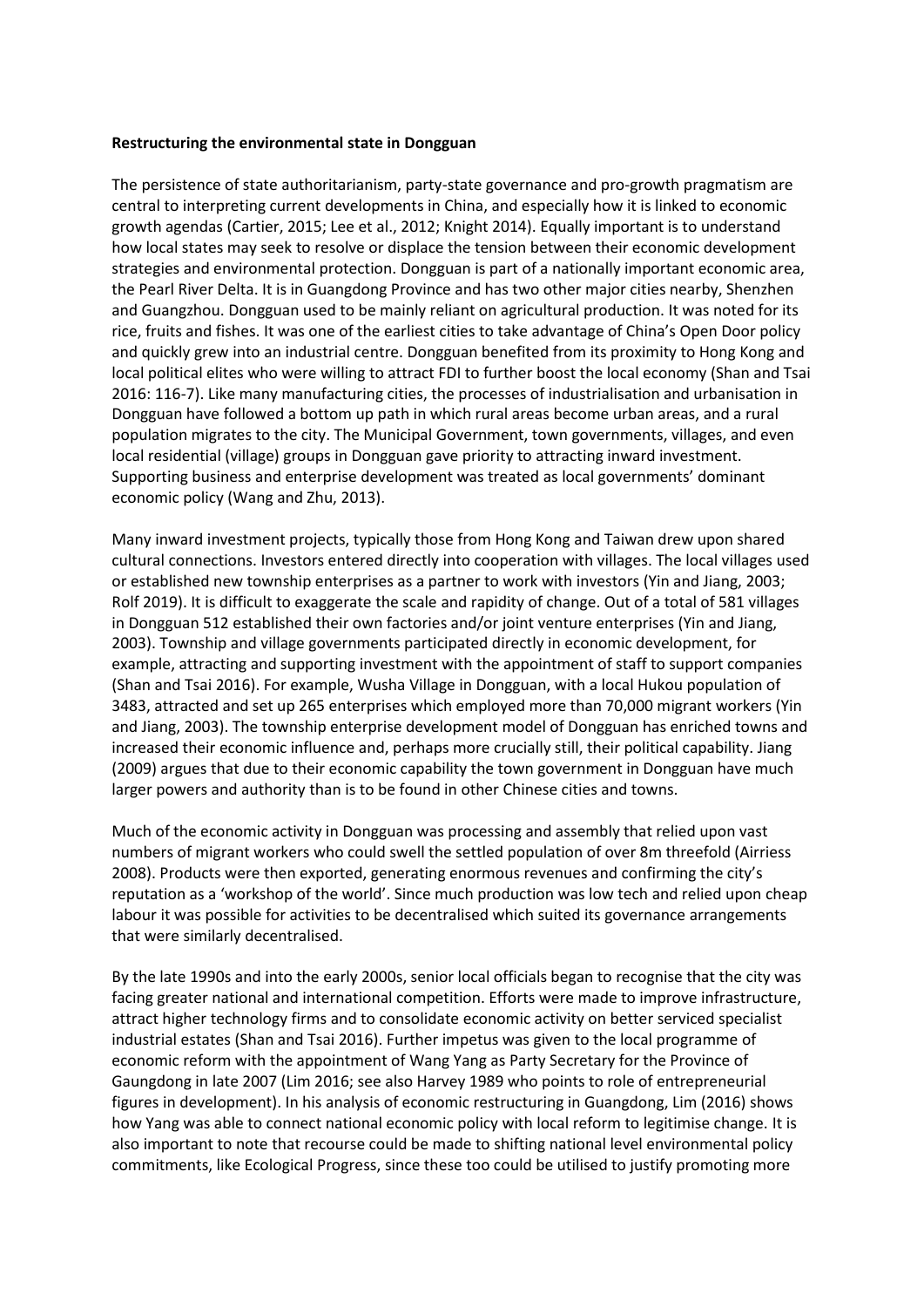resource efficient firms and discouraging polluting companies. In this way, economic and environmental agendas could be mutually supportive of a programme of economic modernisation. As Lim (2016) notes, Wang Yang's appointment took place at an inauspicious moment with the global financial crisis of 2008 soon to have a major impact on firms in Dongguan and Guangdong more generally. For the Provincial Government led by Wang Yang, the financial crisis highlighted the weaknesses of the economy: it was overly dependent on cheap labour, dominated by low value economic activities, polluting and low in efficiency. The strategy to rectify these problems, and to maintain economic growth in the future, involved restructuring the economy by closing existing low skilled and inefficient firms (Lim 2016, p415 and endnote 3 p431-2; Shen et al 2017).

Promoting a township model of development has been at great cost to the environment. Working to the policy of "development is the absolutely priority" town governments and village leaders in Dongguan and elsewhere failed to recognise the devastating consequences of pollution for human health or the environment, and when they did begin to recognise problems failed to act sufficiently quickly or robustly. The long shadow cast by prioritising development stifled efforts at environmental reform or even the implementation of regulations. Typically, environmental standards were regarded as a potential economic cost and curb on growth. For Dongguan, which is characterised by its waterside area, made up of multiple rivers, it makes for a very sensitive environment. Data produced by the Dongguan Environmental Protection Bureau (2014) shows that more than 13 different sectors with more than 650 factories generated severe pollution to rivers in 2013.

Faced with economic and environmental challenges, and an analysis led by key officials that pointed to the need to radically restructure the economy to ensure its future viability, the local environmental state was reformed. Previously ignored rules were implemented and new, higher environmental standards adopted. More stringent enforcement proved to be controversial because it provided the most direct challenge to the previously dominant *regulatory* style and was directly linked to local factory closures, causing unease amongst local officials and opposition from migrant workers. Objections to factory closures were overridden and in a key statement of ambition, it was reported that: "Dongguan government will deliver the most stringent supervision, enforcement, severe punishment … to prevent pollution. The policies are [to be] combined with reasonable financial incentives … to close down and exit … polluting enterprises" (Dongguan Government 2014). The investment in factory closure or relocations was considerable. In interviews with local senior officials in Dongguan we were informed that local government had invested more than 10 billion Yuan as compensation to close polluted enterprises, including paper mills, dying, electronics and textile companies. In one year along, 2015, "101 enterprises with high pollution, high energy consumption … but low productivity" were closed at a cost of 1.71 billion Yuan (Dongguan Government 2016).

A second feature of an emerging environmental state was the efforts to promote a *recovery* of previously lost or undervalued ecological assets. The Waterside Area was where most of the polluting activities were concentrated (see Figures 1 and 2 above) and where recovery activities were concentrated. As a key government circular pointed out it is necessary

"to optimize the industrial structure, to help promote the Water Site Economy Area, to hasten the closure and exit of enterprises with high pollution, high energy consumption … but low productive efficiency [the so-called "Two Highs and One Low"] in the area for Ecological Progress development, and to build a Water Ecological Progress demonstration area [that will be recognised] at national and provincial levels." (Dongguan Government 2014)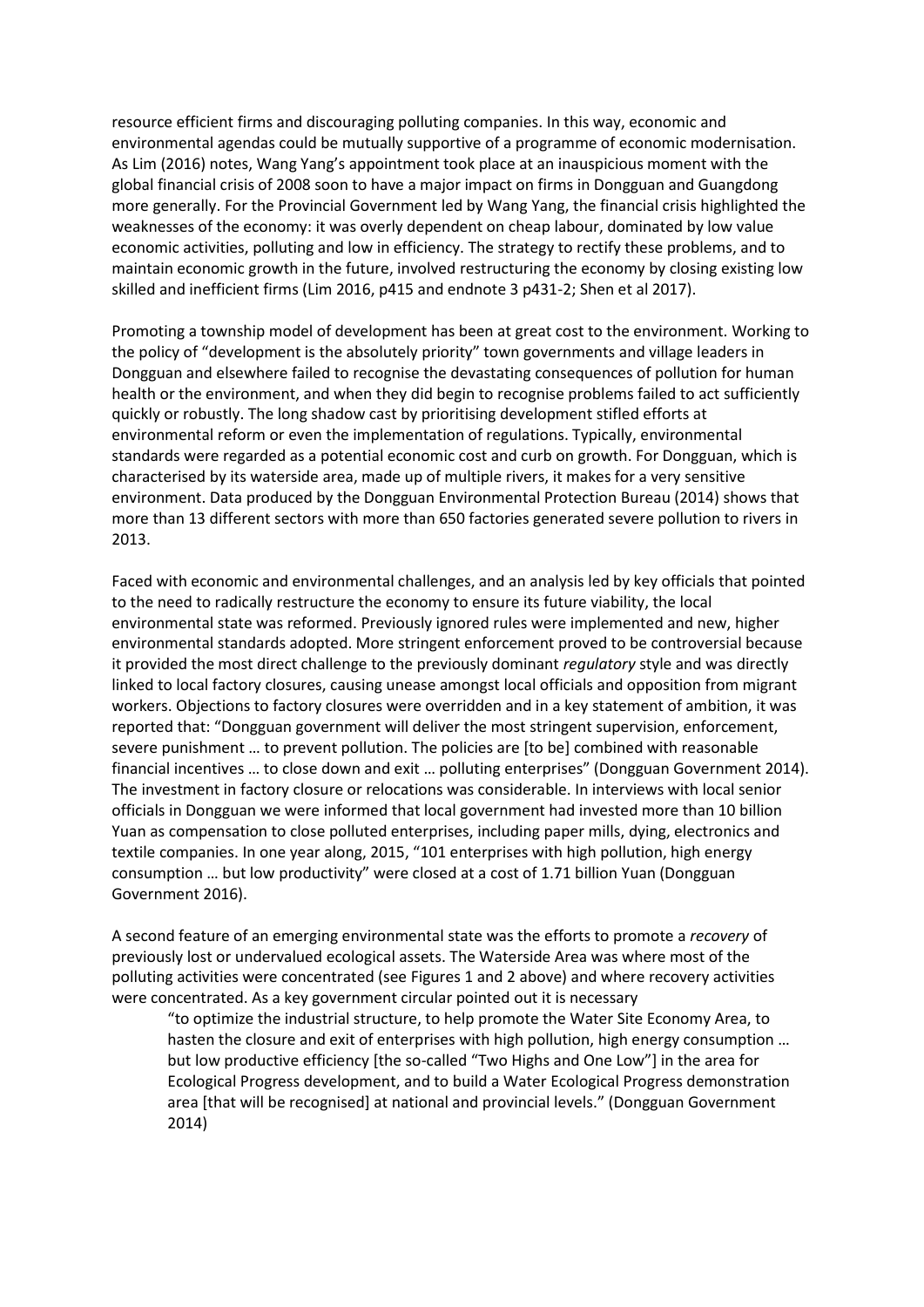Making river water cleaner was accompanied by extensive planting. The vibrant colours of water plants vividly represented the cleansing of rivers. Riverside plants and enhanced access to riversides were largely for the enjoyment of local social and political elites and not migrants or local workers. Indeed, in some rivers, although water quality may have improved it remained polluted and continued to be used for traditional activities such as washing. Despite the investments in sewage treatment for homes in Dongguan, as well as those upstream, there continues to be a discharge of sewage into waterways.

A third feature of the local environmental state was efforts to *enhance* resource efficiency of local firms and to attract low carbon companies, including tourism ventures. It is clearly aligned to the economic restructuring agenda of Wang Yang. In 2011, Dongguan Municipal Government launched its 12th Five-Year Economic and Social Development Plan (2011-2015) (Dongguan Municipal Government, 2011). According to the Plan, the core task, in line with national thinking, is to build a "Happy Dongguan", and this would be facilitated by maintaining economic development. More specifically, this meant ongoing urbanisation processes should be reformed, and industrial restructuring continued so that economic and urban development are united under the umbrella of Ecological Progress (Dongguan Municipal Government, 2011). While the aspiration is to promote green economic development that would have low energy consumption, low GHG emissions, and low pollution attracting companies to Dongguan has not proved easy.

The environmental regulatory state is focussed on business and not citizens. In both the recovery and enhancement environmental states, however, citizens have a presence. Dongguan's Government was committed to the 'Four Improvements': in urban quality, the environment, social governance and people's living quality (Dongguan Government 2016). While citizens would gain from improved air quality and some traditional communities would also benefit from better water quality and sewerage infrastructure but beyond that for many local people and migrants' debates on environmental quality would have little interest. The environmental enhancement state can facilitate additional opportunities to access the environment, but this will be limited, for example, to those who live in a new waterside community, anglers, and those who participate in tourism activities such as river boat rides.

## **Seeking legitimation: Global Footprint Network and the Ecological Footprint Standard**

In this case study and the one below, standards play an important part. There are several interpretations of what constitutes a standard. Helpfully, Brunsson et al (2012, 616) point out that standards "define normative rules. They prescribe what those who adopt these rules should do and hence "enable and restrict behavior". Creating a standard provides an important window through which to examine states or private actors' authority to influence the quality and credibility of production and/or services (Cashore, 2002). This is because standards are rules that apply across space and at a range of overlapping scales which extend from extremely localised practice to the global activities of transnational corporations who are moving significant flows of materials. Standards are an important instrument in neoliberalism because they facilitate governing at a distance, what Gibbon and Hendriksen (2012, 275) term "governing through standards" in their identification of the key role they play in the "specific ways in which neoliberalism unfolded" (282). Standards are selective in their operation, for example, and their coverage of key constituencies and geographical reach is not uniform. With an ever-increasing use of private standards organisations (PSOs), less powerful stakeholders can find their access to standard setting deliberations constrained. If PSOs completely supplant the activities of regulatory bodies, there are further concerns including: business dominance, NGO-dependence, the potential failure to involve heterogeneous societal groups, implementation gaps, a credibility gap, increased costs to gain certification by multiple voluntary standards systems as well as the potential for a race to the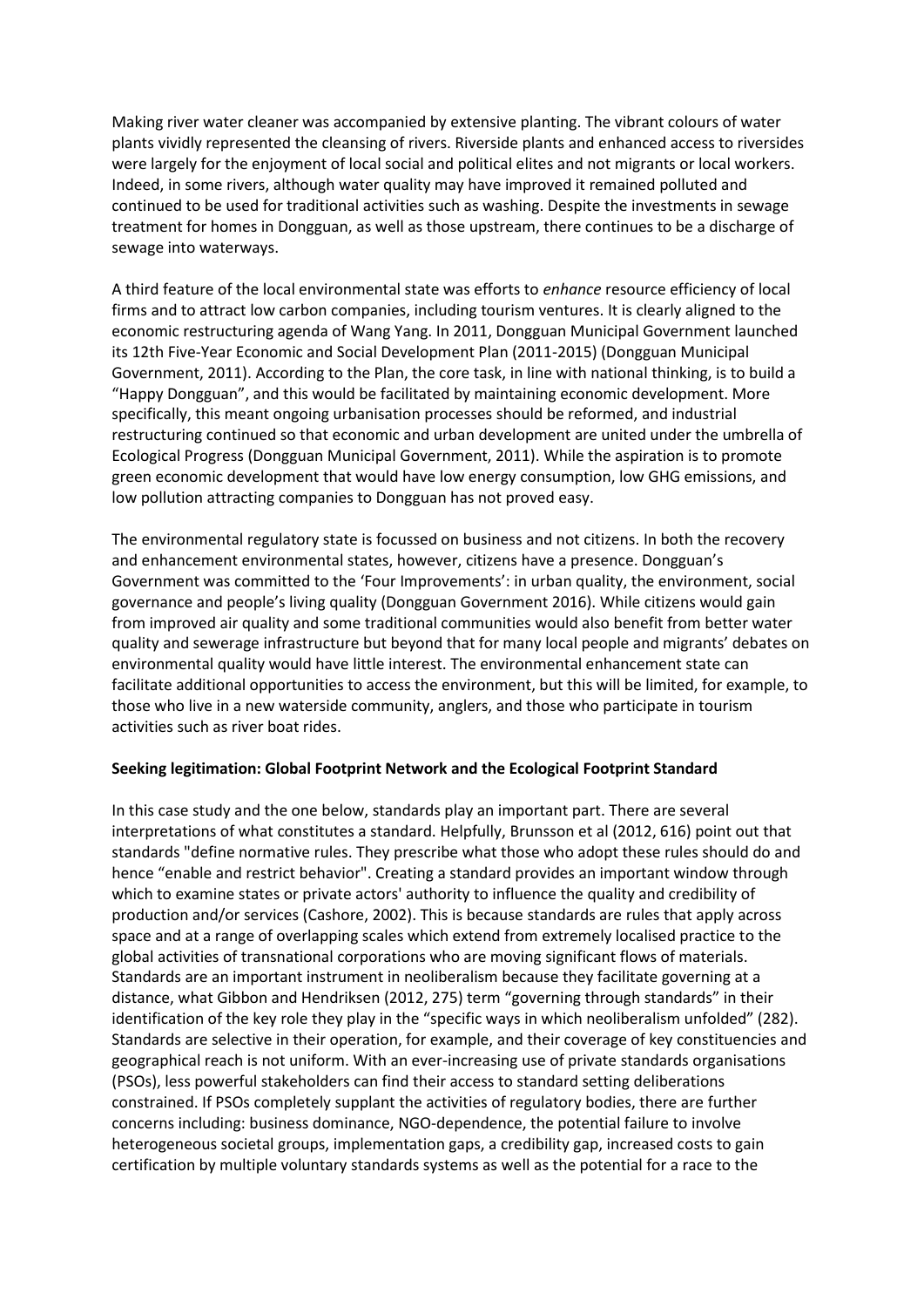bottom of such systems (Dauvergne and LeBaron, 2014; Marx and Wouters, 2014; Bitzer and Glasbergen, 2015; Fransen, 2018). For environmental groups, the process of engaging with standards is always a fraught business. On the one hand, NGOs must bestow their own legitimacy upon a neoliberal instrument. But on the other hand, NGOs are continually questioning how neoliberalism is undermining environmental protection. So why did GFN embark on trying to establish a standard for the Ecological Footprint (EF)?

Global Footprint Network (GFN) was established in 2003 with a specific mission to "support the transition to a sustainable economy by advancing the Ecological Footprint" as a resource accounting tool (GFN, 2004, 1). For the Ecological Footprint community, particularly its leading organisation, GFN, which operate around the world, market-oriented initiatives such as standards look attractive as a way of promoting the EF and demonstrating that it is a robust tool for identifying environmental impacts. From the outset the EF has had several applications, including products, organizations, services, and at different levels of government (Chambers and Lewis, 2001; Best Foot Forward, 2002; Barrett and Scott, 2003; Barrett et al., 2005; Collins and Flynn 2005). More than that, though, the EF has had policy entrepreneurs who have championed its case, most notably Mathis Wackernagel one of the co-developers along with his colleague Bill Rees. These entrepreneurs have been able to promote the EF to a wide range of policy audiences and to promote it as way of helping to improve the quality of decision making by ensuring that more attention is given to the environmental consequences of policies. Wackernagel has also been the guiding force behind Global Footprint Network.

The rapid growth in interest in the EF (Collins and Flynn 2015) raised concerns amongst senior figures within the EF community that some studies were labelling themselves as Footprint analyses, and gaining a cachet from doing so, but fell outside of what might be expected of an EF study. This might be because analysts used proxy data, made a methodological innovation, or interpreted results in a non-standard manner. These issues, and others, raised worries about how EF studies might be compared to show what differences might be happening to resource use over time or in different places, and of worries that users of the EF, typically government officials, might lose faith in a model that seemed to be able to produce so many numbers. Matters came to a head with the influential report by the European Common Indicators Project that reported in its review of the Footprint that "the main point highlighted was the importance of setting out a common and shared simplified EF calculation methodology to give a concrete tool to the cities interested in the EF implementation" (Tarzia 2003 17; see also Standard 3 in GFN 2006b).

The search for a shared or standard methodology for the EF was a key argument used to justify GFN's advocacy of Footprint standards. By developing rules that apply across space with the standards for calculating the EF, it was hoped to bring together those in a producer community (e.g. consultants and researchers) and those in a user community (e.g. local and national governments). The two sides would be able to speak to one another with greater confidence in the robustness of the methodology and interpretation of the results. Standards, like other neoliberal practices, such as auditing and certification, are becoming more important policy instruments and a means to provide reassurance on quality when trading takes place (Bloomfield, 2012, Cashore, 2002, Bennett 2017). For many key actors involved in formulating or using standards, there is implicitly and/or explicitly a subscription to a neoliberal environmental governance approach. As one interviewee argued:

"[I]n a political situation where we want to only have public policy intervention if this is an added value and where we want to focus as much as possible on allowing for dynamic standard setting by collaborative action, I think there is a clear coming together between public policy and economic stakeholders, to try to see how much we, how can we achieve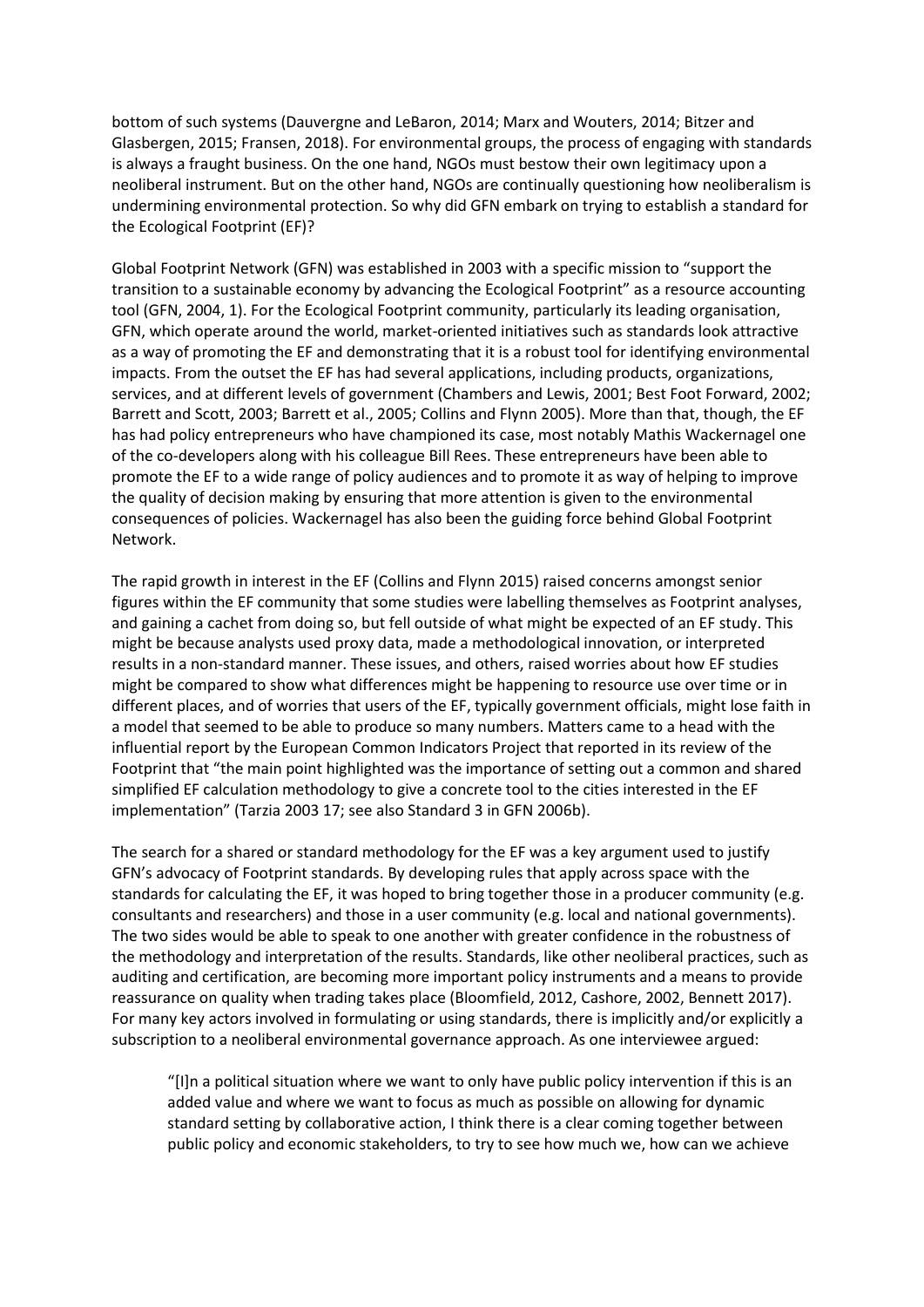things through standards. I think that's an obvious area of common interest." (Standards Interviewee)

GFN encourages governments to try and use the Footprint as a tool to aid decision-making, however, where the state is in retreat, this NGO, like many others, has inevitably become much more reliant on its network to assert its authority. From the autumn of 2003, GFN began discussions with key partners on the need for EF standards. GFN is the only body within the wider EF community with the authority to manage both the content and process of standards development. Here we examine the case that was made for the content of the standards and below the process by which they were produced. One of the most notable features of the standards debate in the EF community that was brought together by GFN is that members in North America, Europe and Australasia made little or no challenge to the view that standards were the best way to increase the legitimacy and reach of the Footprint. Although not deliberately promoting neoliberal policy outcomes, GFN was drawing on "local neoliberalisms" within its wider network (cf. Peck and Tickell, 2002, 382). This feature reveals much about the pervasive nature of neoliberalism (cf. Ferguson, 2009). In developing EF standards, GFN was keen to enrol as many as possible of its partner organisations by making the case for mutual benefits (GFN, 2004, 1).

According to one Footprint practitioner, GFN's role in promoting a standardised Ecological Footprint is highly important because: "Trust [in the Footprint] ... [has] taken years to build up. What we've done is created a market for [it] ... within the UK and Europe. But … if it's badly done, [that] can undermine it" (GFN Interviewee). Amongst early advocates and practitioners of the Ecological Footprint, standardisation was believed to be essential if the method was to have credibility in policy and academic debates:

"[E]veryone has to really push behind the standardisation issue … [S]tandardisation I think is absolutely vital. [But t]he biggest criticism that policy-makers [make is the lack of it]." (Footprint Practitioner Interviewee)

When the representative of one EF organisation was asked how they distinguish themselves from others, they pointed to their expertise and the importance of being part of a network that could promote a standard EF methodology:

"We're interested in not just ... our own commercial well-being, but in the future of the Ecological Footprint and the standardisation which is key [to] that. That's what people want. They want to know that when they get results, it's not just any old results. Their [EF] is [not] going to change … they're stable results." (Footprint Practitioner Interviewee)

The authority that is gained from standardisation in turn bolsters the expert knowledge of those who produce EFs. In reflecting upon how the EF had been adopted as an environmental indicator by city and national governments, one interviewee commented:

"It's a very powerful tool … [W]e have been incredibly careful about maintaining its robustness, reputability, standardisation, the whole range of things that make a good indicator ... [I]t's absolutely essential if it's ever to be embedded as a real proper indicator, that [the EF] is robust and credible." (Footprint Practitioner Interviewee)

Ultimately, within the EF community, there was a consensus on the need for EF standards (cf. Gueneau, 2018). No alternative policy instruments or approaches were gaining attention that might bring additional credibility to the EF. As suggested above, this is an example of the pervasive nature of neoliberalism and yet it is also paradoxical because of the tension between the EF, which restricts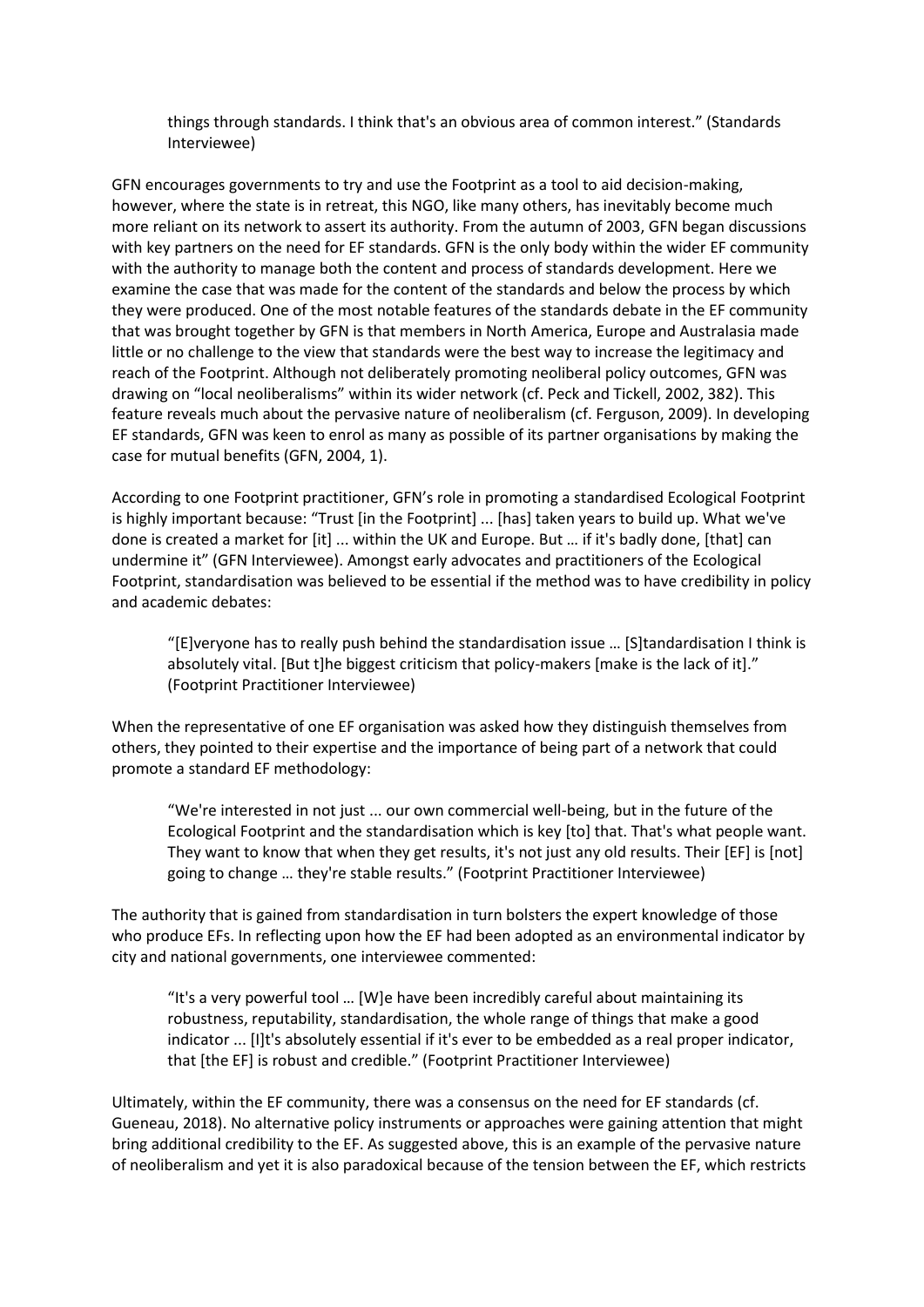resource use, and neoliberalism which encourages it. This dualism forces weaker actors into an arena in which they must attempt to tackle neoliberalism through engaging with it.

Neoliberal environmental relations are inherently fragile (Pellizzoni, 2011). The construction of EF standards is a way to provide structure and continuity in a disordered world. Part of the way that order is achieved by standards, is through the highly procedural and consensus-based format for their production. Consensus building around a range of mutually agreed boundary objects that unite practitioners from potentially diverse disciplines has distinct appeal to a range of actors who wish to avoid radical interventions that might potentially subvert neoliberal relations (cf. Pellizzoni and Ylonen, 2011).

In 2004, GFN "initiated a consensus, committee-based process" (GFN, 2006a) to ensure the quality and consistency of EF work. Three committees were formed: a National Accounts Committee to ensure the quality of the key data set that underlay much Footprint work; an Applications Standards Committee to develop a consistent approach to EF analysis; and a Communications Committee to develop guidance on the accurate presentation of EF results. Membership of the committees covered GFNs producer and user communities. For example, initial Standards Committee members from the producer community included UK Partners SEI-York and Best Foot Forward, and from the user community EPA Victoria from Australia (GFN, 2006b). Committee membership was also to be representative of the countries where Footprint activity occurred (GFN, 2006a).

The first set of EF Standards produced in 2006 (GFN 2006b) covered 14 topics (there were an additional three topics, one for product standards that was not released and two that remained as guidelines one relating to data analysis and the other to communication style). The Standards covered Applications and Communications. For GFN, the priority in promoting Standards was to ensure both the credibility and the adoption of its National Footprint Accounts. This is the data that underlies the calculation of national Footprints. As Standard 1 made clear: "To make Footprint studies comparable, the Standards require that each assessment is consistent with the National Footprint Accounts" (GFN 2006b, p4). By privileging its National Footprint Account data over all other data, GFN was also enhancing its own legitimacy. It was seeking to bind in Footprint practitioners and researchers to its National Footprint Accounts if they were to produce studies that were to be certified to the EF Standards. GFN was actively seeking to manage diversity (Loconto, 2017) in EF practices since it promoted the EF Standards, acted as the Standards' setting body and provided the National Footprint Accounts. There was later recognition that GFN playing multiple roles might undermine the perceived independence of the EF Standards.

By utilising a neoliberal policy instrument, a standard, the Footprint community would be able to more effectively engage with neoliberal actors such as businesses and government agencies. However, GFN found itself in difficulties. Acting in a neoliberal way, GFN operated like a classic private sector organisation seeking to enrol fellow actors based on its privileged knowledge. It then encountered problems in pursuing voluntary rule making because it lacked the authority of that private actor with all its economic and political capital (Ponte and Cheyns, 2013, Marks and Wouters, 2014, Gueneau, 2018). In practice managing the EF Standards and using them to exercise reach over the wider (i.e. non GFN) Footprint community proved to be an insurmountable challenge.

From early on in GFN's thinking on standards there was a recognition that reports that met the EF Standards would need to be certified and receive a quality seal, results would be reported in a manner that does not misrepresent or mislead, and the value of the Footprint would be built for all users (GFN 2006b). The commitment to certification – assigning a public quality mark to studies – was an essential underpinning of the Standards. EF practitioners entering into a commitment to use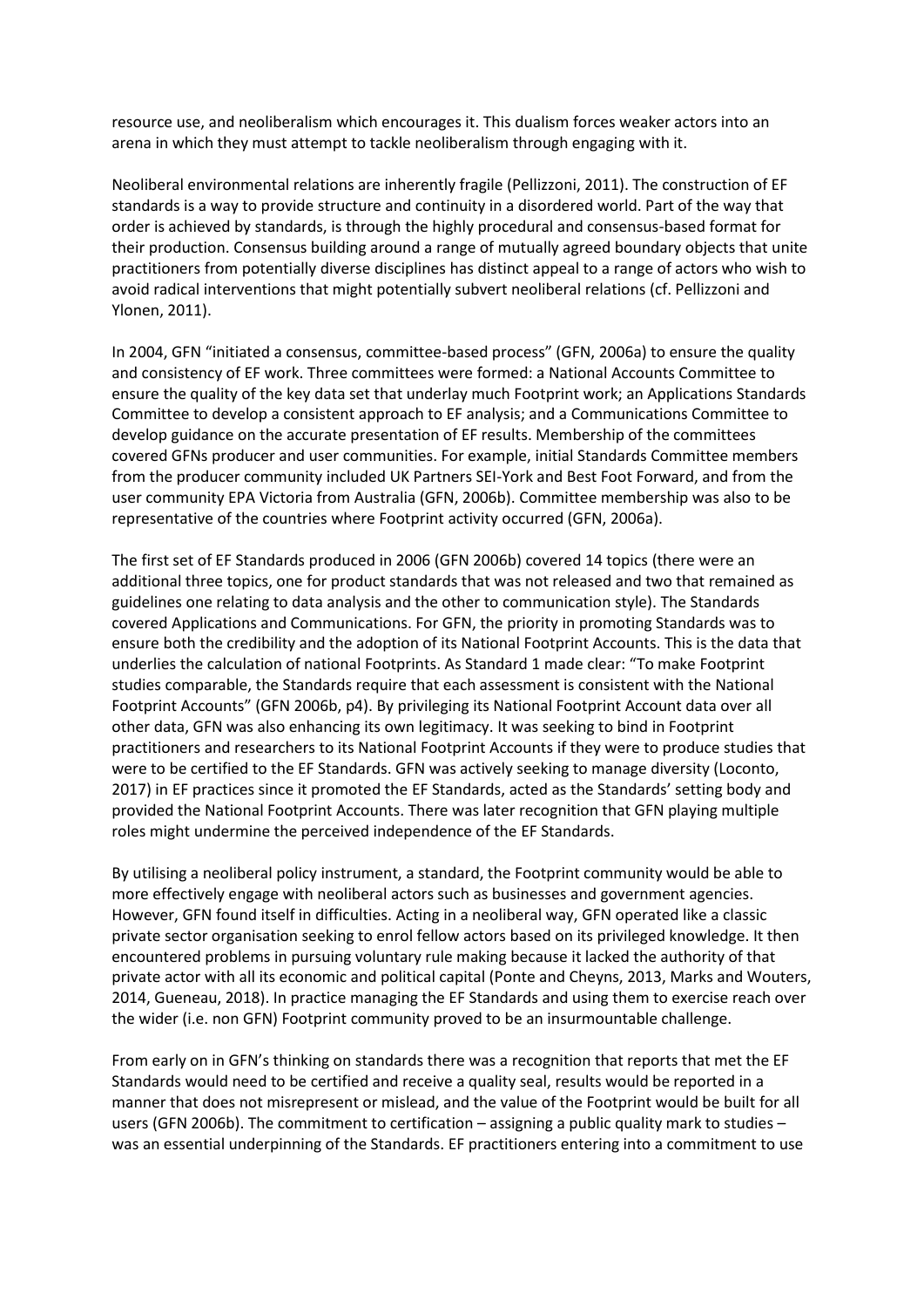the Standards expected that their work would be certified. As one interviewee recalled, in early work on standardisation with GFN:

"[W]e were all really pushing for the idea of legal standardisation … pushing it down and trying to work out which route it should go … They [GFN] should set the standard and then you [another organisation] would then be able to apply for certification … And that's how that works, but it never happened." (Interviewee)

It became clear that poorly coordinated certification damages the Standard and legitimacy of GFN as the key standard setter. More broadly, such failed or failing moves began to undermine the voluntary efforts being made under the umbrella of neoliberal environmental governance measures (cf. Cashore, 2002). Once legitimacy for a standard is lost, it is difficult to re-establish. This is due to the variable market relations of those in the EF community which permits the membership of those actors who may ultimately choose not to pursue a particular type of certification and to do so with relatively little financial or reputational penalty.

To be meaningful, standards must be useful to GFN's practitioner and user communities (Brunnson and Jacobsson, 2000). For GFN, interest in the Standard was confined to its partners and other organisations sympathetic to the EF. From a GFN perspective, it seems that the EF Standards did not lead to the hoped-for improvement in credibility with governments. Rather quickly, therefore, GFN began to move away from efforts to further institutionalize the EF Standards that it had done so much to develop. Following the publication of the revised Standards in 2009, one practitioner noted that "since then, unfortunately the Standards Committee has not been active" (Practitioner Interviewee).

The relative demise of the EF Standards has not led to a diminution of interest in the EF by the research community (see above) or by efforts of GFN to legitimate the EF in a government setting. Rather than using EF studies to influence government policy – in which the credibility provided by standards would matter – attention has now switched to having governments adopt the EF as part of their developing environmental accounts. As one interviewee argued:

"A country cannot make policy decisions based on the accounts of an NGO [i.e. GFN]. So the big challenge was how do you institutionalize it [the EF] in a country, how does a national institute of statistics produce the [national Footprint] accounts by itself? The government would want to do the accounts by itself because it has to do policies on the basis of these numbers." (Interviewee)

This interviewee went on to argue that, with the shift in focus: "The question is therefore not whether you have a standard but whether it's compatible with other systems of [environmental] accounting…" (Interviewee). The search for legitimation of the EF is an ongoing political and social process and are continually hampered because within a neoliberal context messages of resource constraint will be difficult to pursue consistently.

GFN was seeking to utilise standards as a means of trying to stabilise pre-existing asymmetries of power in the development of public policies. It wished to ensure that greater attention was given to the environment. Although it was trying to create a standard to create a market for the EF, GFN was not seeking to create a market for the environment. Rather the EF challenges growth-fixated development approaches. The EF poses the question of how much land is needed to meet the consumption demands of individuals, a defined population, or activity. The advocates of the EF reframe environmental policy debates away from those predicated upon growth, such as weak forms of sustainable development, to one where environmental limits are to the fore.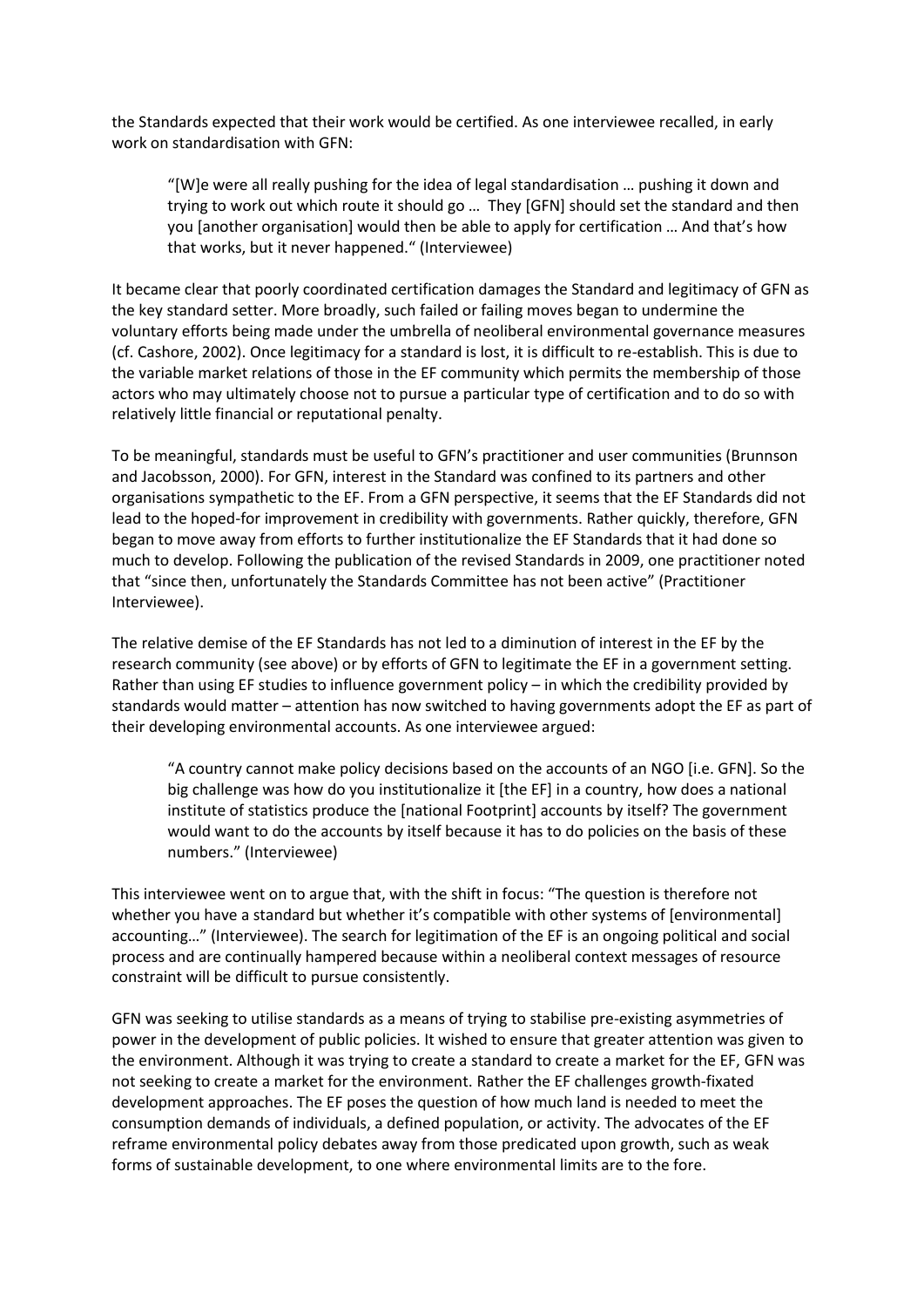### **Keeping materials flowing: standards and the Circular Economy**

From the 1960s and 1970s, there has been greater interest in wastes and resources management with a concomitant rise in efforts at supranational governance. As trade in wastes has grown, it has been accompanied by a set of shifting narratives, including waste dumping in Africa and Asia (Clapp, 2002, Schmidt, 2006) as well as the search for material value to help drive economies (Velis, 2014, Velis, 2017). More recently, the key narrative linked to trade in wastes has been that of the CE, a normative vision based on a multi-level sustainability transition (Loiseau et al., 2016). CE activity requires flows of materials between those countries/regions which produce waste (now conceptualised as a resource input) and those countries along a supply chain who can add further value to that material by making use of it within their processes. Within the CE, these material flows will take place at multiple levels as market operation weave between the local and the global. To facilitate the trade in waste and resources, there have been both public policy initiatives - such as that on the CE - and private, voluntary efforts particularly around standards (European Parliament, 2017). Standards have been identified by several researchers as a key tool in the governance of a sustainability transition in waste and resources (Gregson and Crang, 2019).

The transition to a circular economy has so far involved high-level ambitions from national and supranational governmental bodies. This action has come at a time of increased promotion of knowledge about the CE from think tanks, NGOs, charities, academics and private companies (see Appendix A for data on the rising numbers of academic publications). Together these actors have been setting out the content and meaning of the CE at a policy level. Key meanings of what the CE is have been presented by several leading actors. These include, the Ellen MacArthur Foundation which states that:

"A circular economy is an industrial system that is restorative or regenerative by intention and design" (EMF, 2012, 7).

The EC picked up on this work of the EMF and went on to define a CE as:

"[one] where the value of products, materials and resources is maintained in the economy for as long as possible, and the generation of waste minimised" (EC, 2015)

Both the EMF and EC's activities have in turn informed the CE definition proposed by the British Standards Institute in 2017 with the world's first CE standard (BS8001):

"A more circular approach seeks to decouple economic growth from resource consumption" (BSI, 2018a).

What these evolving definitions have in common is a systems approach to the flows of materials, the suggestion of positive economic benefits for organisations engaging in CE activities and the coordination and design of new markets. However, it would be a mistake to assume that convergent understandings of CE are playing out in a straightforward fashion within the waste and resources sector. Instead, an exploration of how the CE is understood by different standard users gives an indication of the broader shifts in environmental governance in recent decades and the difficulties that may arise with an evolving CE in the future.

Other actors have indicated their scepticism of the CE and the activities it requires. From the UK, industry actors point to a lack of understanding as to what the CE might mean, highlighting a gulf between the thinking of larger companies and policy makers and much of the industry. One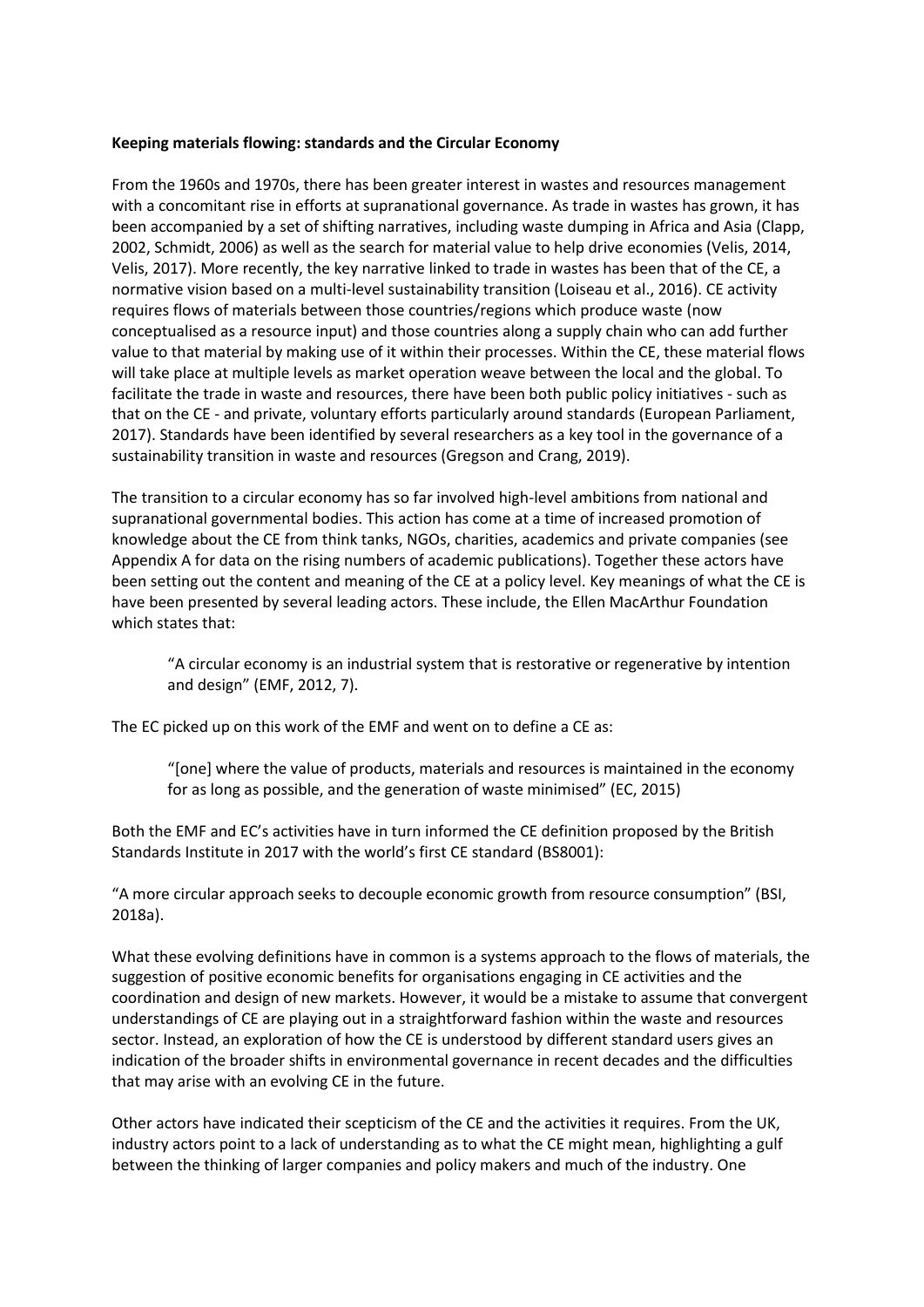interviewee noted that: "the circular economy, is … essentially all things to all people" (Interviewee B1). Whilst for another:

"[R]elatively few people in the waste management industry can honestly say they could even articulate what the circular economy [is]. I think people in the waste sector tend to use it as a euphemism for the waste hierarchy." (Interviewee A3)

Another industry actor suggested that key bodies were more interested in traditional waste management practices than promoting something novel:

"[The Department for Environment, Food and Rural Affairs (DEFRA)] and the Environment Agency, for example, those kinds of organisations, are, really waste-y, so you know, unless and until they can look across the economy, they will tend to regulate the end of pipe and not think [of] ... the circular economy." (Interviewee A3)

These more sceptical comments indicate that the normative direction of change towards a CE is being led by EC policy. While the EC works with the larger industry actors, NGOs and the standard setting bodies, there are significant queries about the costs of moving to a CE via standards amongst a broader range of waste and resources stakeholders. As with any transition, there is a fight for legitimacy over the likely costs and benefits. This normative shift requires broad realignment not just in terms of actor practice but also in terms of knowledge resources and thinking. Actors want tangible evidence of the financial benefits of the CE, and using standards to get there, before committing to change. This suggests that the future evolution of CE secondary markets will depend in large part on enrolling some very sceptical actors hesitant to realign their business practices.

Standards are central to the activity of markets in terms of trust-building and quality control. From a policy perspective, the role of standards in the CE is very clear at the moment for those working on circular practices in Europe:

"[Standards] facilitate trade … When you adopt European standards … it means that these standards are going across the trade routes … and that helps to remove the trade barriers in Europe. If these standards are adopted abroad … then they will have more of a relevance, which helps the European industry." (Interviewee F2)

Facilitating the growth of markets in Europe requires borderless movements and the development of new secondary markets in recycled materials. A European policymaker suggests that standards are central to growing secondary raw materials markets in a CE:

"[Y]ou cannot have a secondary market for raw materials if you do not have a set of interlinking standards. You need a quality standard for recycled material, which is linked to very clear quality standards for the products that incorporate those materials, which is linked to quality standards for virgin materials." (Interviewee A2)

Companies therefore are prepared to regard standards as part of the currency of trade:

"[I]f you like ... standards are sort of [the] ... formalisation of the market supply chain message." (Interviewee B1)

However, striking an agreed balance between regulatory and voluntary activity within an evolving CE is key to hoped-for growth and development. Where that line should be drawn is currently disputed depending upon the specific industrial activity. For example, "[T]he paper industry continues to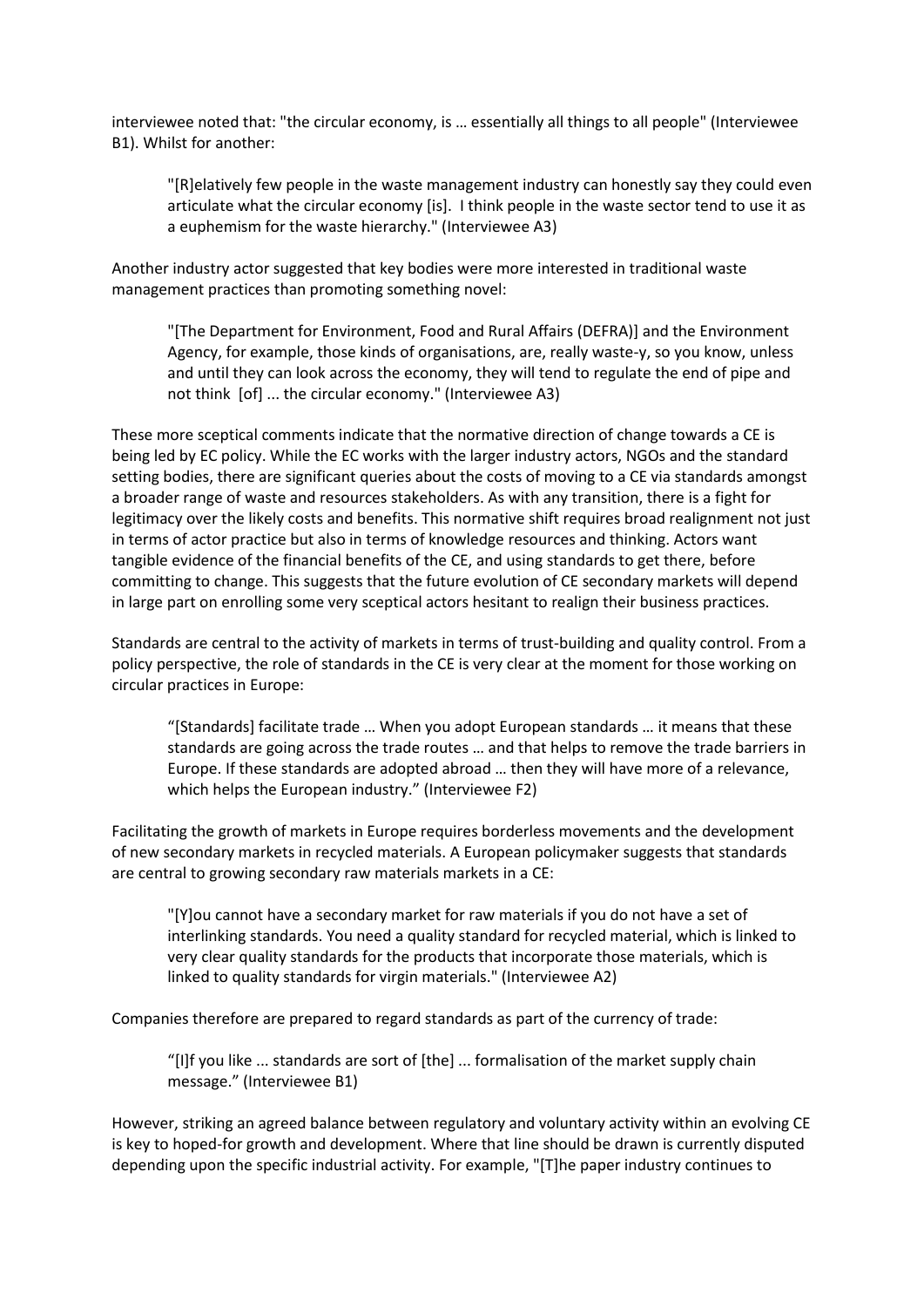believe that it should be the arbiter of the quality of the material it receives, and not other elements of the supply chain" (Interviewee C2). Another interviewee suggested that while standards have a place, it is the markets that decide what is traded and what is not:

"Ultimately the market will dictate … As long as you're supplying material that is legally compliant, then the [company] has a choice of whether to buy it or not. You know if they don't like the material, they don't buy it, if they do like it, they do buy it. If it's not the greatest material then they might pay less for it, if it's great material they might pay a premium for it. But the market sort of tends to regulate itself." (Interviewee C3)

In the context of increasingly neoliberal environmental governance, the BSI have tried to use a new CE standard in order to facilitate a realignment of waste management practices which includes the creation of new markets for materials. The initiative was supported in part by the Department for Business Energy and Industrial Strategy and a BSI-led group of stakeholders including, for example, the Ellen MacArthur Foundation and the Chartered Institute of Wastes Management. Unlike previous product and process standards, this new framework was intended to encourage broad industrial participation in a principles-based standard. After an 18-month stakeholder consultation, BS8001 appeared in July 2017. It claimed to be:

"[the] first practical framework and guidance of its kind for organizations to implement the principles of the circular economy … It is intended to apply to any organization … It provides practical ways to secure smaller 'quick-wins', right through to helping organizations re-think holistically how their resources are managed to enhance financial, environmental and social benefits." (BSI, 2018a)

Amongst our interviewees there was an overwhelming, and largely uncritical, acceptance of a neoliberal approach to environmental governance of waste and resources. There was common agreement amongst our interviewees that, whilst a wide range of stakeholders (businesses, NGOs and academics, for example) might be involved in deliberations on standards, business interests were to the fore in the setting of standards (Interviewees A2, F1, F2). And, not surprisingly, therefore, standards tend to support the market strategies of those bigger corporate actors with the resources to participate in standard setting exercises. This degree of self-interest in standard setting has important implications well beyond a product, a process or a principle. As one interviewee noted, "I think that there is a growing population of economic stakeholders that sees standards … as a policy tool" (Interviewee A2). This interviewee went on to point out that even when efforts are made to make standard setting inclusive industry voices dominate:

"[O]n the civil society's side, there are serious resource constraints for getting involved in standardisation discussions … [T]he level of technical knowledge and know-how is very ... high, and very often civil society doesn't have the resources to really engage ... [T]here is ... quite an imbalance in the standardisation work between the amount of resources that industry … can and will put into it, and what other stakeholders can put into it" (Interviewee A2)

Three leading European CE actors cited here – the BSI, the EC, and the EMF – all promote a win-win partnership between the state and industry (BSI, 2018a, EC, 2015, EMF, 2012). Delivery of the desired outcomes for a sustainability transition towards a CE increasingly has to rely on voluntary standards. This is demonstrated by the BSI's promotion of the CE principle-led standard. For these and other key CE actors, there is implicitly and/or explicitly a subscription to a neoliberal environmental governance approach: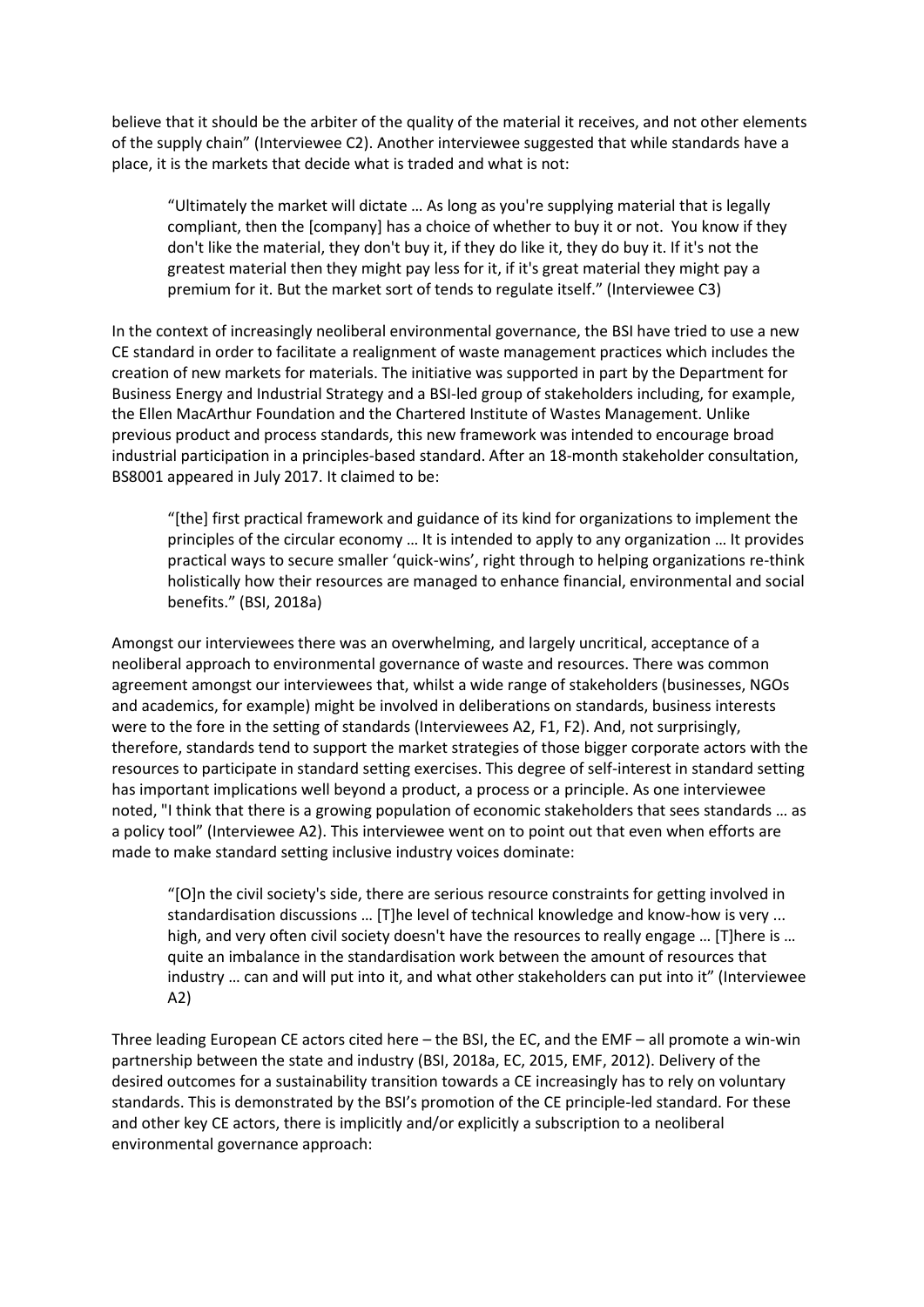"[I]n a political situation where we want to only have public policy intervention if this is an added value and where we want to focus as much as possible on allowing for dynamic standard setting by collaborative action, I think there is a clear coming together between public policy and economic stakeholders, to try to see how much we, how can we achieve things through standards. I think that's an obvious area of common interest." (Interviewee A2)

The BSI with its practical guidance aimed specifically at the private sector suggests that:

"[The CE] enables [companies] to capitalize on cost savings; unlock new revenue streams; and make themselves more resilient to external shocks and disruption" (BSI, 2018a, italics added)

This sort of language and these sorts of messages have appeal to most corporate actors when interviewed about the prospects for the transition to a future CE, for example:

"[O]ne of the things that we recommended … was that Government back off even further and leave even more of this policing to formal standards … there is very much ... an opportunity in that space for the state to have to do less." (Interviewee B1)

However, there were some dissenting voices that argue for more government intervention to help get novel CE practices out of their niches and into the mainstream:

"[I]f we're talking about implementing a circular economy, you know proper circular closed loop sort of resource base, then I think the Government needs to take a strong hand" (Interviewee C2)

These exchanges suggest a mutuality of benefits from neoliberal environmental governance for business and the state. The state appreciates the lighter administrative costs while industry appreciates lighter touch regulation. However, an effective transition to a CE, at whatever scale, does require governmental intervention in order to support, protect and align – at least to some degree - the new CE activities as they emerge from niches and ideally move towards supplanting the current linear waste and resources regime. This suggests that the role of standards in this hoped-for transition may yet be more problematic than anticipated because of the way that markets – and not the state - are broadly perceived by stakeholders to dominate the way the CE may develop. In this sense, quality assurance of material flows will be central to CE market development given the way several interviewees suggest that it currently matters less than cost.

Part of the claims for the effectiveness of standards is that they work with the grain of the market as they help to foster trading relations. Within a CE framework trade and standards should therefore also be improving the quality of materials. For some of our interviewees, though, standards were perceived to be marginal in improving quality and securing markets. In part, our interviewees' perceptions depended on the markets that they operate in and their positions within supply chains. For example, there was a general view that the closer businesses were to the consumer, then the more standards were likely to matter. So, for one business leader, market conditions are more than standards when it comes to the quality of materials that they trade in. The interviewee pointed out that: "[I]t's no coincidence that you get more [quality] rejections in an over-supplied market than you do in an under-supplied market." This interviewee continued to say that quality: "is generally more of a commercial decision rather than a standard decision." (Interviewee C3)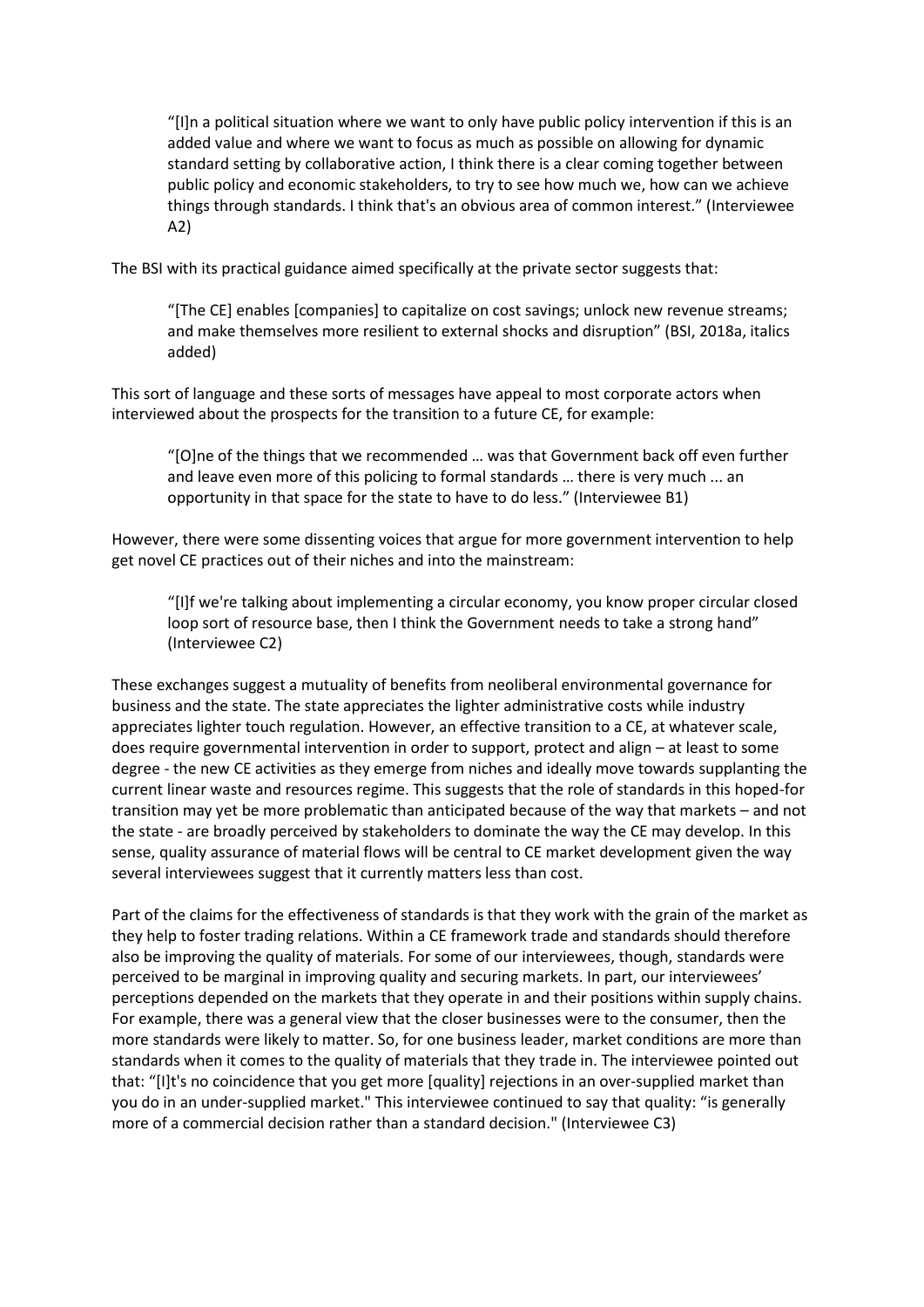#### **Conclusions**

The pace of change in environmental governance is rapid and spatially variable. In Dongguan, for example, the local state has shown it has the capacity to adapt to a new policy context that takes its particular form as a result of the need for policy innovation being framed as one of economic necessity rather than ecological crisis. The local state showed that it was able to absorb new challenges, adapt to new circumstances and present itself as a reformed and multifaceted environmental state that can undertake regulatory, recovery, and enhancement activities. Even though the environmental state in Dongguan is more fully fledged than anything before, it is by no means a fully formed one. It, therefore, remains somewhat fragile. It was formed from a diverse set of factors, including an entrepreneurial leader, a desire to rethink development, and external and internal pressures to improve the quality of the environment. These factors are continually subject to contestation and reinterpretation, which may question (or reinforce) the legitimacy of a local environmental agenda. Given the nature of governance in Dongguan, an ecological rhetoric can be utilised, but perceptions and practices are contingent on local circumstances and the perceptions of party leaders.

Meanwhile standards have been used to promote the legitimacy of the Ecological Footprint and to promote flows of traded materials when moving from a predominantly linear model to a more circular one. Both cases provide insights into the challenges of public policy delivery in the neoliberal model. For the CE, analysis suggests that there is a lack of legitimacy for the activities of many private waste and resources actors. One contributor suggested that: "[T]here can only be a level playing field if there is some degree of public support for the input provided by civil society into that process." (Interviewee A2). In this way, as public policy becomes increasingly private, so questions of trust and legitimacy come more to the fore for civil society activists. This matters for the CE because, as a system-level change, it cannot be realised by private actors working in isolation.

Ultimately, there is a strong challenge to neoliberalism as it seeks to promote a transition to a CE. The role of the state in seeking to coordinate but not necessarily manage transitional change from novel niche practices to mainstream regimes is problematic. There is evident tension between those actors professing high ambitions for normative change and the reality of those involved in the actual work of aligning and realigning corporate interests and activities. This analysis suggests that if the CE is to happen with the pace and ambition that its advocates hope for, then it needs to challenge the orthodoxy of neoliberal environmental governance in the early shift from niches to new regime. This challenge involves a rethinking of how policy instruments, such as standards, operate so that they can be used to challenge existing market relations rather than simply follow them.

Meanwhile, a challenge for groups such as GFN is, how within an increasingly neoliberal environmental policy context can an agenda based on resource limits be promoted? For GFN the answer was to work with NEG policy tools (in this case standards) to promote change. Footprint analysts and advocates often had a technocratic approach to the policy world in which they believed well-evidenced arguments would be persuasive to decision makers. As a consequence, within the Ecological Footprint community there was a widely held belief that economic and political systems had the capacity to reform. By using standards, an increasingly popular environmental governance tool, GFN and its supporters hoped that they would be able to talk to governments with a newfound legitimacy. Although little noticed or remarked upon with the wider environmental community, GFNs efforts to promote a standard provided further support for NEG.

A self-reinforcing politics of legitimation, in which the Ecological Footprint was bolstered by the adoption of a standard and standards were enhanced within the environmental movement, did not,